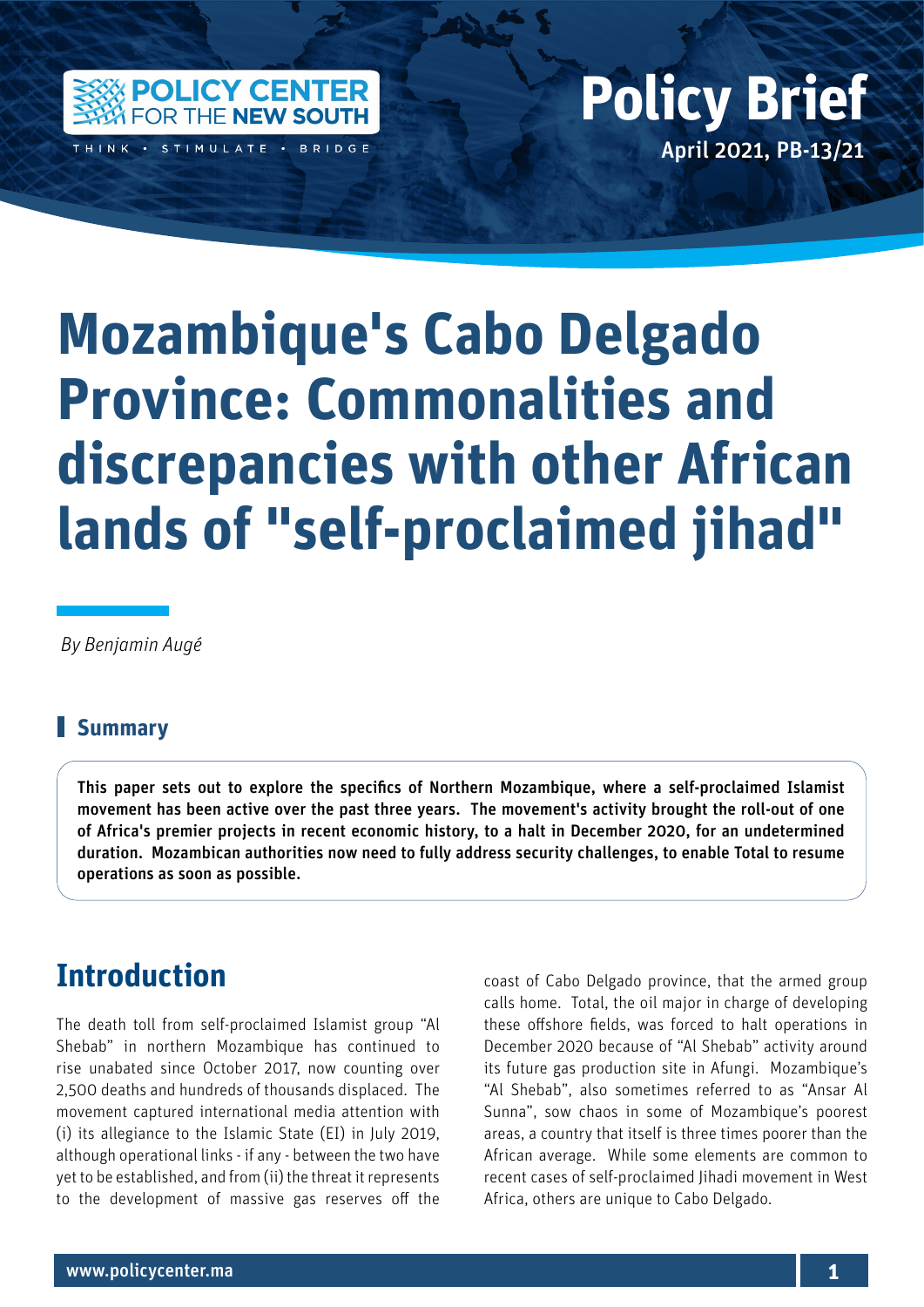## **What commonalities do they have with other self-proclaimed Jihadi movements in West Africa?**

A number of commentators attempt to equate various violent Islamist movements active in Africa with the lesser-known and more recent case of Mozambique. There are, of course, similarities between these cases. The province of Cabo Delgado, for one, is over 2,700 kilometers from the capital Maputo and has remained on the fringe of post-civil war development since 1992. This echoes the situation of Northern Mali, a fertile breeding grounds for such violent groups, as this territory was historically marginalized by Bamako relative to the country's southern provinces. The massive influx of armed groups into the area from Libya following the demise of Muammar Gaddafi in 2011, added to existing tensions, undermining what little control the Malian state had. Another common feature of both Mozambique and the Sahel is the conflict between traditional Muslims influenced by local practices and a more rigorous type of Islam promoted by radical, Wahabi groups. This clash of differing religious practice was clearly at play in Mali, and as such has also been for several years, well before 2017, in the province of Cabo Delgado, Mozambique. The pattern also resembles that of Boko Haram in Nigeria, who, starting in 2003, sought to impose a literalist application - at least in its own view - of Sharia law. Boko Haram's founder, Mohamed Yusuf, considered the political leadership of the Nigerian State of Borno, led at the time by Governor Ali Modou Sherif, not strict enough in implementing and enforcing a more rigorous practice of Islam in the territory bordering Chad and Niger.

The marginalization of a territory, on top of divergent religious practices: Radicals, forcing locals to adhere to a particular vision of Sharia law, along with endemic poverty and low levels of education in impacted areas, is a narrative we have seen before. Gradually, religious movements become violent and no longer content with a discourse of religious observance, shift towards anti-Statism. Boko Haram took this turn in 2009 when the army and police killed a thousand of the group's militants and its leader in prison. This new phase started in Mozambique, in 2017, with the first violent actions and conquest of territories, albeit punctual, including the port of Mocimboa da Praia - attacked and

occupied many times since. This phase brought with it a strategy of attrition towards everything representing the State: police stations, military garrisons and control of roadways; ransoming drivers and passengers and seizing their goods. Local populations, of course, are the first victims of the group and are also directly targeted in Mozambique, with villages pillaged and massacres regularly perpetrated.

### **Distinctive features of the Mozambican case**

While self-proclaimed violent islamist movements across Africa share a number of similarities, Mozambique is unique in many ways. For one thing, and unlike northern Mali or northern Nigeria, where Islam is essentially the sole practiced religion, Cabo Delgado is not exclusively Muslim. The Maconde, a major ethnic component of the region, are Christian, sometimes Evangelicals, while Muslims are mainly Mwani, another tribe that is more prevalent along the coast. Marginalization comes with a gradient here as well. In other words, in a territory already marginalized by the central government in Maputo, the Mwani, who are Muslim, are even more heavily sidelined by the Maconde, since the country gained independence. The Maconde are strongly represented in the central government. Filipe Nyusi, the current president of Mozambique, in power since 2015, is a Maconde, as is former minister of defense and independence fighter General Alberto Chipande, and former prime minister and retired general, Raimundo Pachinuapa. All three are long-time members of Frelimo's politburo. Cabo Delgado's political elite is certainly present on the national stage, yet this does not preclude a significant portion of the province's population, primarily Muslim, from being left on the sidelines in a territory already marginalized because of its remoteness from all major urban centers of the developing country. Cabo Delgado is predominantly Muslim, while Mozambique's population as a whole is predominantly Christian (60%).

Cabo Delgado also stands out compared to other areas of "self-proclaimed jihadism" in Africa because of its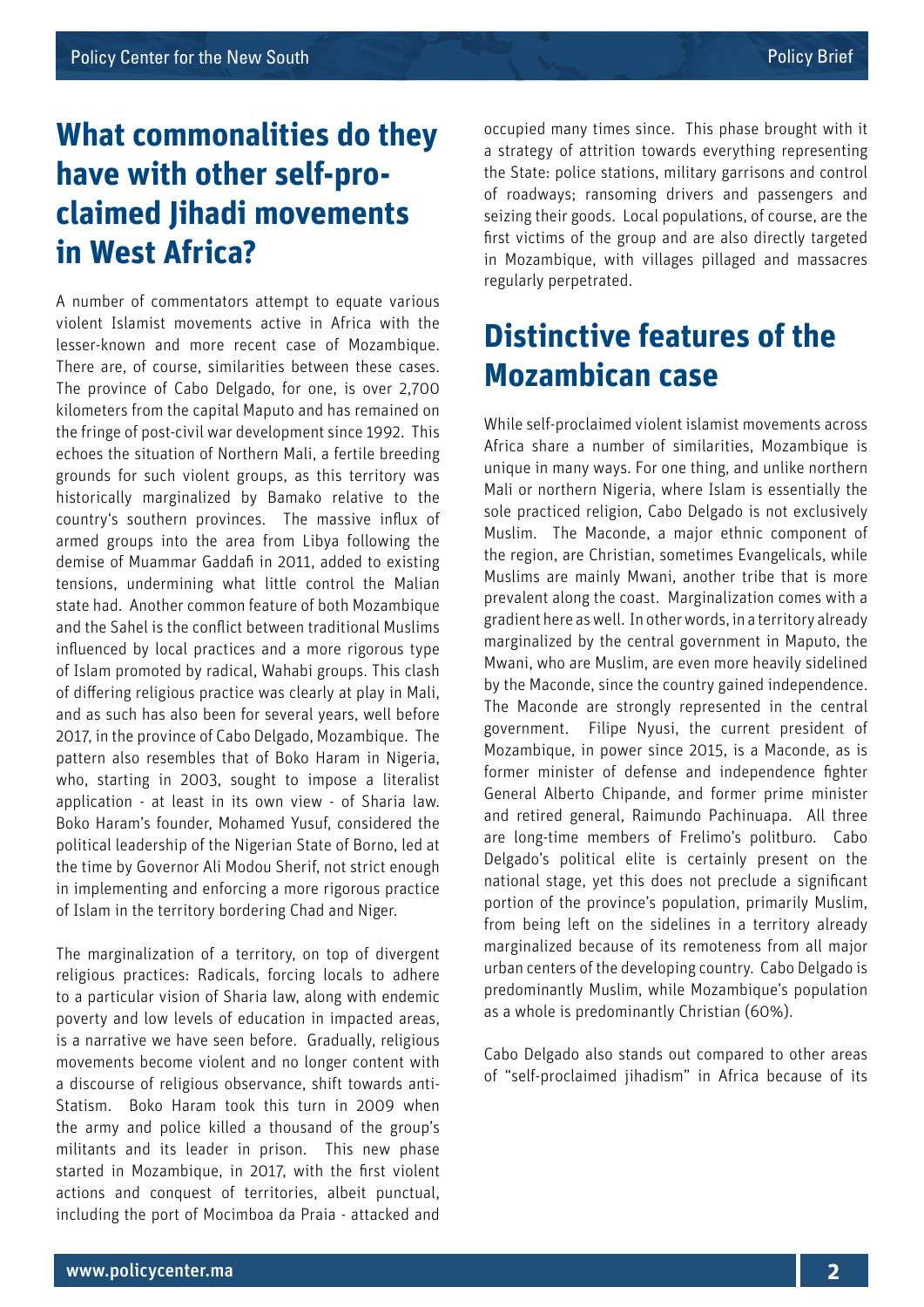enormous gas resources<sup>1</sup>. These are not onshore, but offshore, on blocks 1 (Total) and 4 (ENI and ExxonMobil). Local "Shebab" groups have targeted the Total LNG train construction project underway in Afungi Peninsula since 2019. Attacks by the group around the site, starting in late 2020, were nevertheless never intended to take over the resource. Production infrastructure has yet to be built, and production requires expertise and technical skills that only leading oil companies can provide. The actions are more of a political message from the group to the government, and can be best expressed as follows: "you are not in control of our territory, nor are you in control of this giant investment site". As combat drew closer to the worksite a few months ago, tensions within the government mounted, and yet response on the ground remained ineffective. The December 2020 shutdown by Total and its subcontractors was perceived as a genuine humiliation to the ruling Frelimo in Maputo. Total had planned to resume operations on March 24, 2021. But the deadly attacks on the town of Palma, less than ten kilometers from Afungi, occurred on that same day, postponing the resumption of operations yet again.

#### **What consequences for Total?**

The latest March 2021 attack clearly achieved its goal of humiliating the government. The Mozambican military had great difficulty repelling the attackers outside the town of Palma (population 75,000). The March 24 attack, lasting several days, claimed the lives of many Mozambicans and Westerners alike. The group therefore had ample opportunity to convey its message that the Frelimo government is incapable of protecting the territory, including in strategic areas.

Today, one has to wonder what Total, who planned to bring 12.9 million tons of gas to market per year via its two projected liquefaction trains by 2024, intends to do over the coming months. Employees of both the group and its subcontractors vacated the area as of March 24. Some had already been relocated to Maputo or South Africa, after an initial suspension of work in December 2020. Now, however, the suspension will last longer: a year, maybe more. The oil company announced April 26 it was using legal force majeure provisions to freeze its contract with the Mozambican government. It also suspended practically all service contracts signed with subcontractors in recent years. Nonetheless, given the level of reserves off Cabo Delgado, Total is unlikely to give up on Mozambique easy. Together, both blocks - Total's and ENI/ExxonMobil's - hold over 160 trillion cubic feet of gas, nearly as much as Nigeria, with Africa's largest reserves. Should this volume actually be brought on stream, the country's throughput could reach some 60 to 80 million tons, equivalent to the current level of Qatar - itself the world's largest LNG exporter. Total will not, however, return to Cabo Delgado unless the government provides sufficient security for site and personnel. On his last visit in January 2021, Total's CEO Patrick Pouyanné requested that President Filipe Nyusi set up a 25-kilometer belt around Afungi in which full security conditions be maintained. Nyusi agreed, and there was a deceptive lull in hostilities on the ground until Palma was attacked on March 24.

The Mozambican army is, however, particularly dysfunctional. Troops deployed to the front lines are demoralized and military intelligence largely deficient, complicating the fight against self-proclaimed Islamists. As targets are not clearly identified, the military often targets citizens with nothing to do with the movement, further exacerbating anti-government sentiment among a population with no religious or political affinity to the radical movement.

Portugal announced early in April, it was sending 60 military trainers to assist Mozambican Special Forces. The European Union (EU) also supports the Mozambican government with training and/or equipment. The Southern African Development Community (SADC), comprising all 16 countries of the southern African region, also awaits specific requests from the Mozambican government to help restore order in the North. Filipe Nyusi has been extremely skeptical of foreign intervention and has for months been ambiguous on what he expects from his partners in the region, particularly South Africa, resorting instead to hired mercenaries, including Russia's Wagner and South African's Dyck Advisory Group (DIG). These failed to roll back the terrorist movement. Combating the movement requires coordinated security operations,

<sup>1.</sup> There are no specific resources in the Nigerian State of Borno (no oil and very few minerals), nor in northern Mali, contrary to what is sometimes reported. Oil companies ENI and Sonatrach did hold blocks in northern Mali, but have not drilled a single well there over the past 20 years. There is consequently little evidence of possible commercial development of this huge area, a part of the Taoudeni basin (shared with Mauritania and Algeria). Total and Repsol wells have indeed been drilled on the Mauritanian side of the basin, but all have proved dry. Oil companies have therefore left.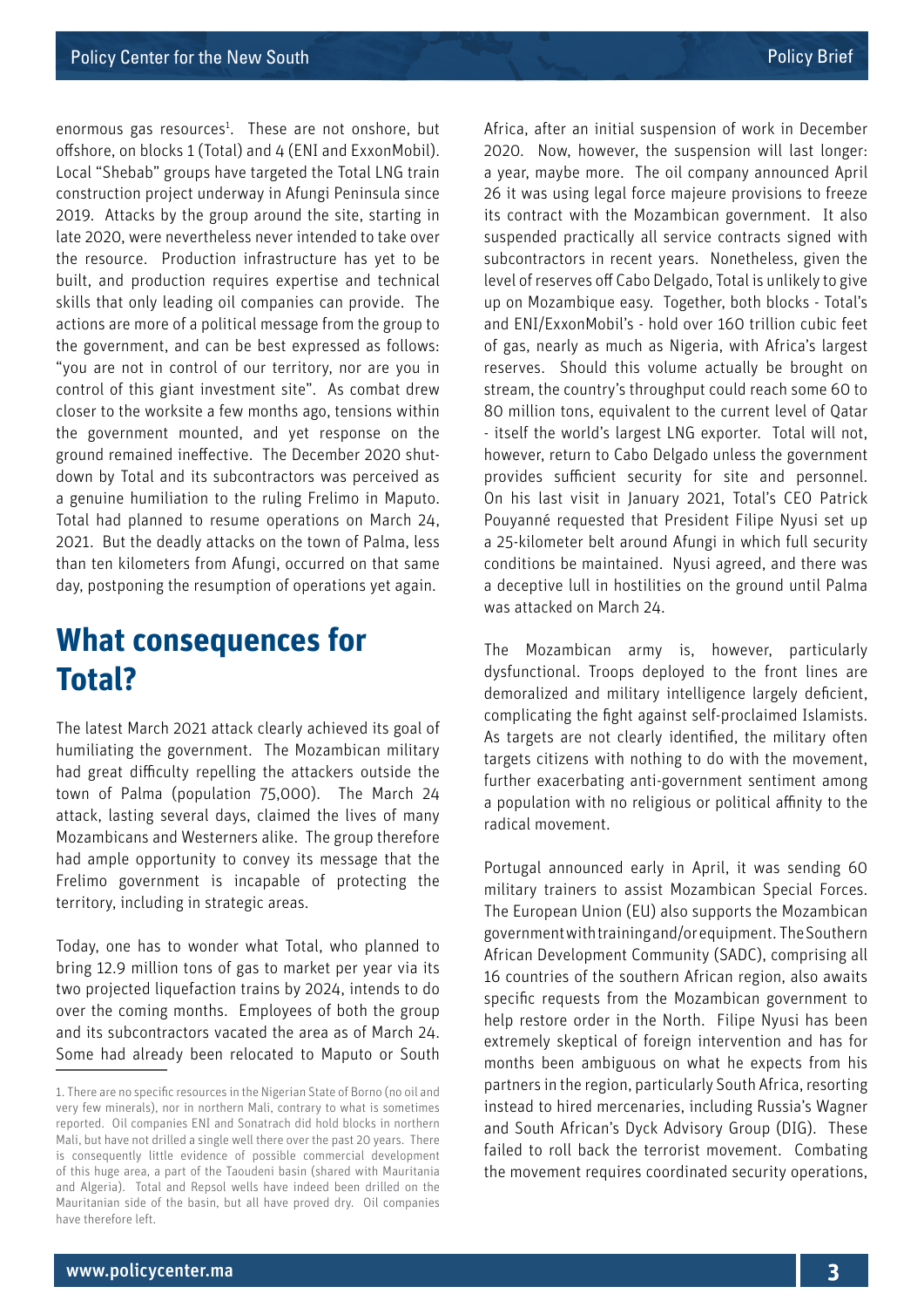particularly with neighboring Tanzania<sup>2</sup>, along with indepth sociological understanding of its membership, to contain and possibly eradicate it. Both objectives, as well as Mozambican army and intelligence services reform, will no doubt take many years. Oil Company Total will probably have to settle for "bunkerized" operations should it decide to resume activities in Cabo Delgado in 2022.

<sup>2.</sup> Mozambican President Filipe Nyusi and his Tanzanian counterpart John Magufuli (who died in March 2021) hardly spoke to each other until late 2020. The two finally came together just a few months ago as the radical group increased its activities in Cabo Delgado. This enmity between the two presidents clearly worked to the advantage of the Mozambican Shebab, because of the lack of intelligence sharing and the porous border (Cabo Delgado borders Tanzania).